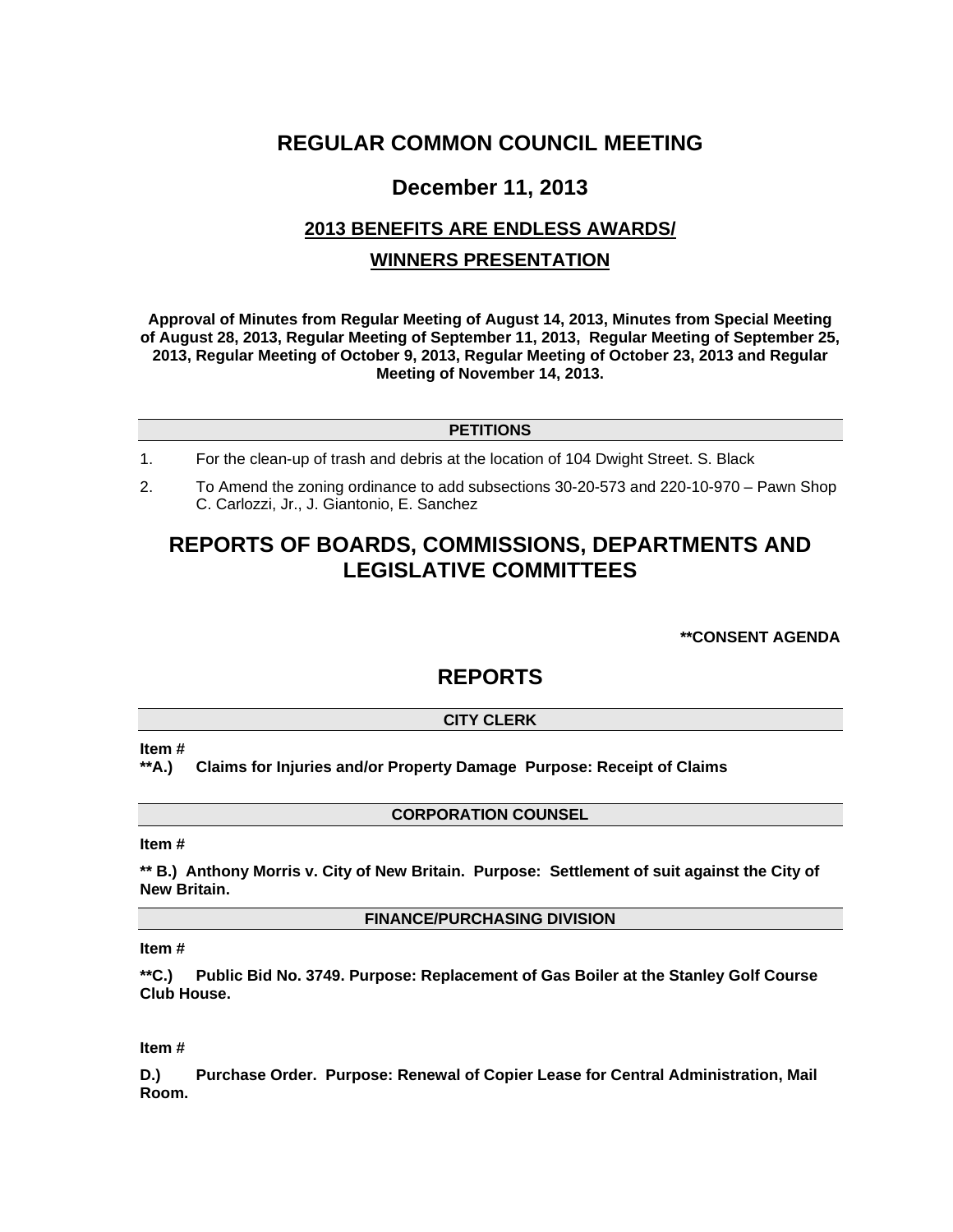## **Item #**

**\*\*E.) Emergency Purchase Order Purpose: Replacement of Hydraulic Plunger and Power Unit on a Passenger Elevator at the Blogoslawski Parking Garage.** 

#### **Item #**

**\*\*F.) Public Bid No. 3753. Purpose: Monument Rehabilitation at Various City Parks.** 

## **PARKS & RECREATION**

## **Item #**

**\*\* G.) Common Council Petition #32515. Purpose: Investigation of Traffic Situation.** 

#### **PUBLIC WORKS**

**Item #32369** 

**\*\* H.) Queen Street Sign. Purpose: Street sign has been replaced at the corner of Queen Street and Corbin Ave.** 

**Item #32445** 

**\*\*I.) Pricing for Pink Carts. Purpose: Donation to Breast Cancer Research.** 

**Item #32521** 

Overgrown Vegetation. Purpose: Overgrown bushes have been cleared at 413 West **Main St./Liberty St. side.** 

## **TAX DEPARTMENT**

#### **Item #**

**\*\*K.) Tax Abatements, Corrections and Refunds.** 

## **ITEMS BACK FROM COMMITTEE**

#### **COMMITTEE ON ADMINISTRATION, FINANCE AND LAW**

#### **Item #**

**\*\*L.) Claims Sub-Committee Purpose: Settlement of Claims** 

# **RESOLUTIONS**

#### **Item#**

**1.) SEASONS GREETINGS. All Members of the Common Council**